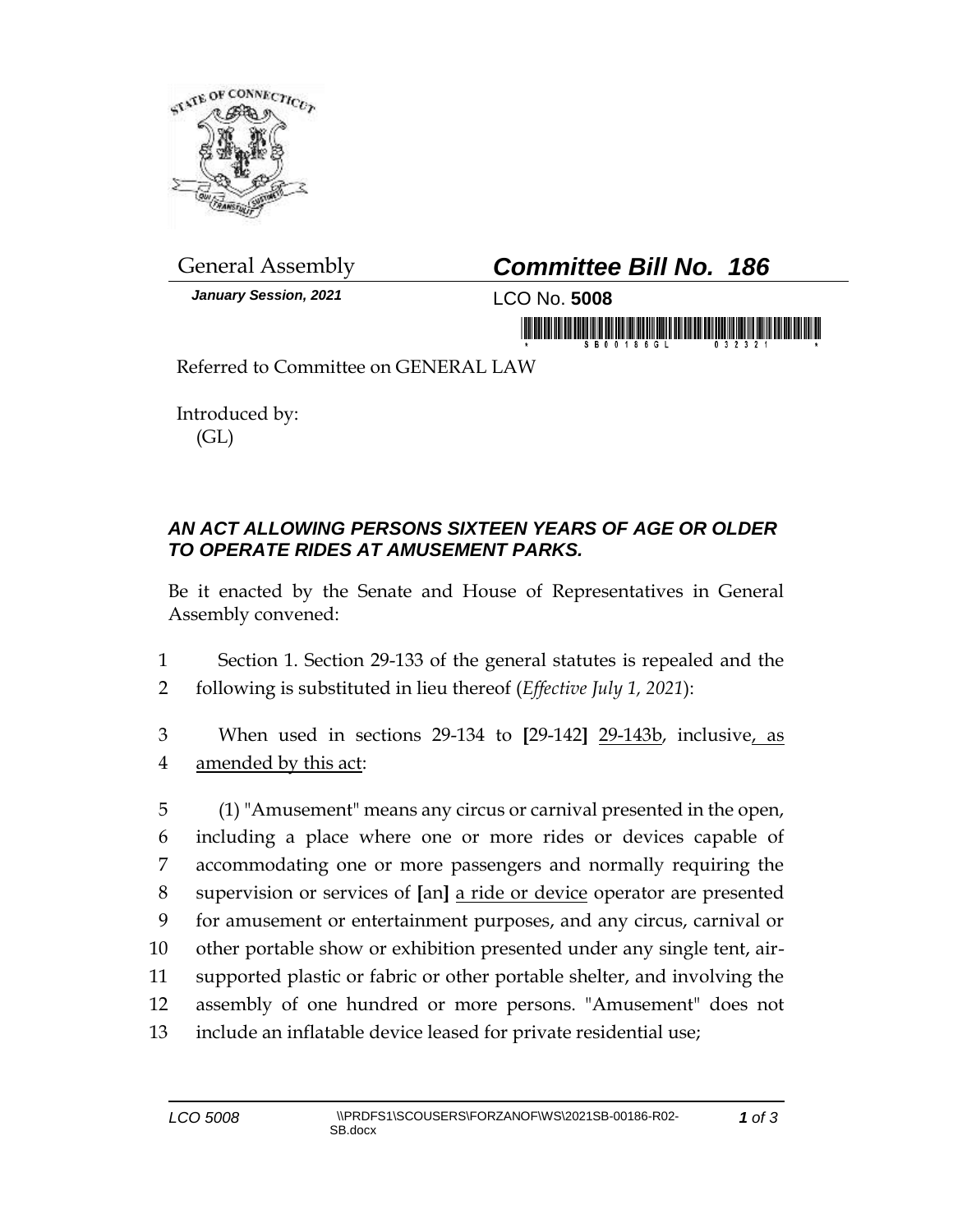(2) "Commissioner" means the Commissioner of Consumer Protection;

 (3) "Insurance Commissioner" means the state Insurance Commissioner;

 (4) "Grandstand" means any structure, either with or without a roof, providing seating for one hundred or more persons;

 (5) "Owner" means the proprietor, operator, agent or possessor of such amusement;

 (6) "Tent" means any structure with or without side panels having wood or metal supports and using any kind of a textile or similar material for coverage, and having a capacity sufficient to shelter one hundred or more persons or covering a ground area of more than one 26 thousand two hundred square feet;

 (7) "Ride or device operator" means the person in charge of a mechanical amusement ride or device who causes such ride or device to operate and has direct control of the starting, stopping or speed of a mechanical amusement ride or device; and

 (8) "Carnival" means a transient enterprise that offers portable mechanical amusement rides or devices for public amusement and entertainment purposes, but excluding any enterprise that offers the lease of inflatable devices for private residential use.

 Sec. 2. Section 29-143b of the general statutes is repealed and the following is substituted in lieu thereof (*Effective July 1, 2021*):

 (a) Nothing in section 29-133 or 29-136 shall be construed to preclude the hiring of a ride or device operator under the age of eighteen to operate amusement rides and devices at a location other than a carnival, provided (1) any such amusement ride or device operator is at least sixteen years of age, and (2) an adult of at least eighteen years of age who is trained in normal operating and emergency procedures